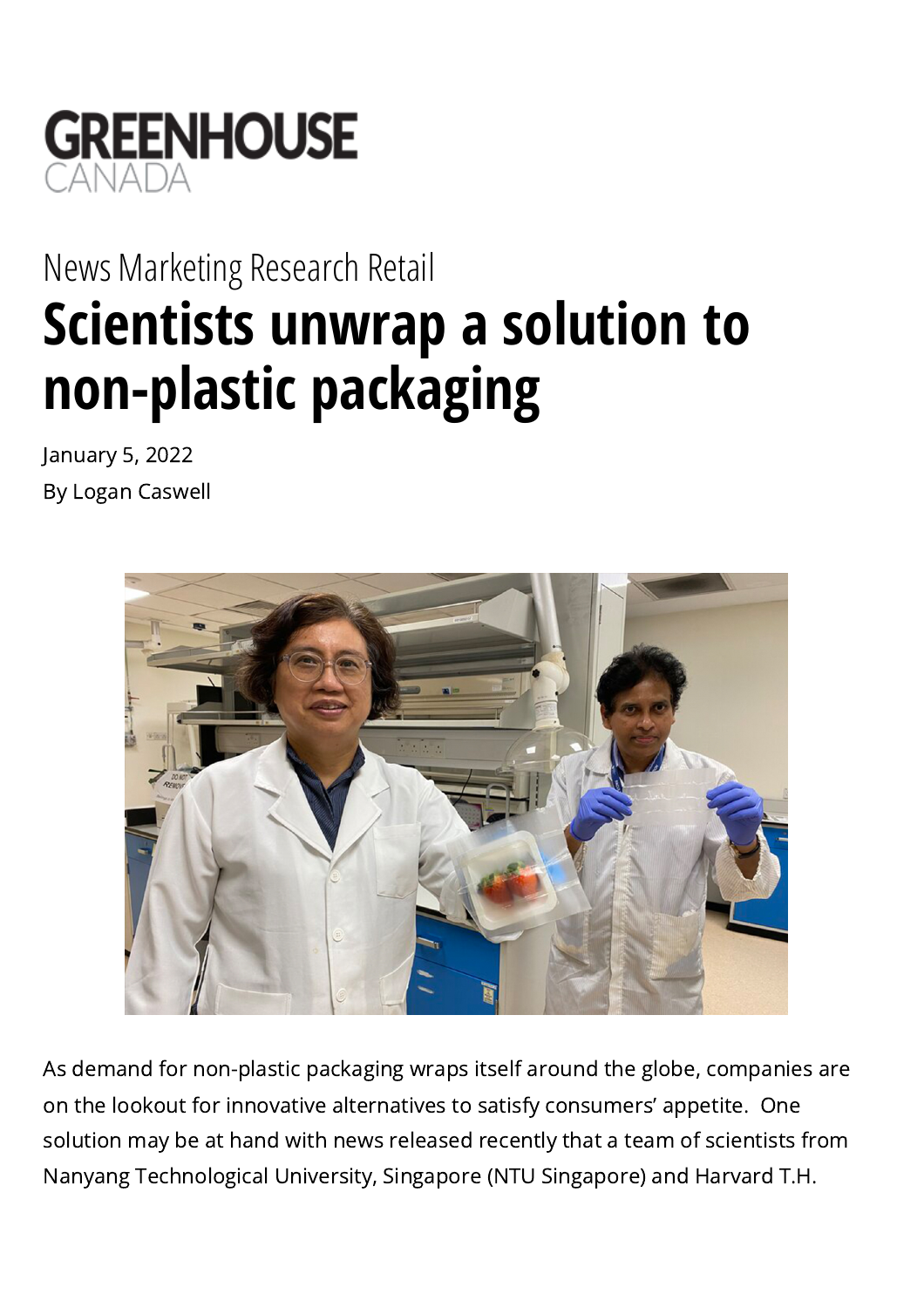Chan School of Public Health, Boston, MA has developed a 'smart' food packaging material which is biodegradable, sustainable and even kills dangerous microorganisms which are harmful to human health. The new material could also extend the shelf life of soft fruit for up to three days.

The waterproof packaging is made from a type of corn protein called zein, starch and other naturally derived biopolymers which are then infused with a mixture of organic antimicrobial compounds such as oil of thyme and citric acid. In controlled lab experiments, the packaging released natural antimicrobial compounds when exposed to increased humidity and killed common harmful bacteria such as *E. Coli* and Listeria, as well as fungi.

"Due to the globalization of food supply and attitude shift towards environmentally friendly food packaging, there is a need to develop biodegradable, non-toxic and smart/responsive materials to enhance food safety and quality," said Prof. Demokritou, Professor of Environmental Health at Harvard T.H. Chan School of Public Health.

## ADVERTISEMENT

The packaging is designed to release only the necessary small amount of antimicrobial compounds when it detects the presence of increased humidity or bacteria. This ensures the packaging can last several months and endure multiple exposures. The studies also show the compounds not only combat bacteria that grow on the packaging surface, but also on the product itself, meaning it has the versatility to be used on a variety of products, including fruit and vegetables, raw meat and ready-to-eat meals. Additionally, experiments with fresh strawberries wrapped in the new material show encouraging results with fruit staying fresh and mold-free for seven days compared to regular-packed berries which showed signs of decay after only four days.

The advanced packaging material is produced by electrospinning the zein, the antimicrobial compounds with cellulose, a natural polymer starch that makes up plant cell walls, and acetic acid, commonly found in vinegar. Its development is part